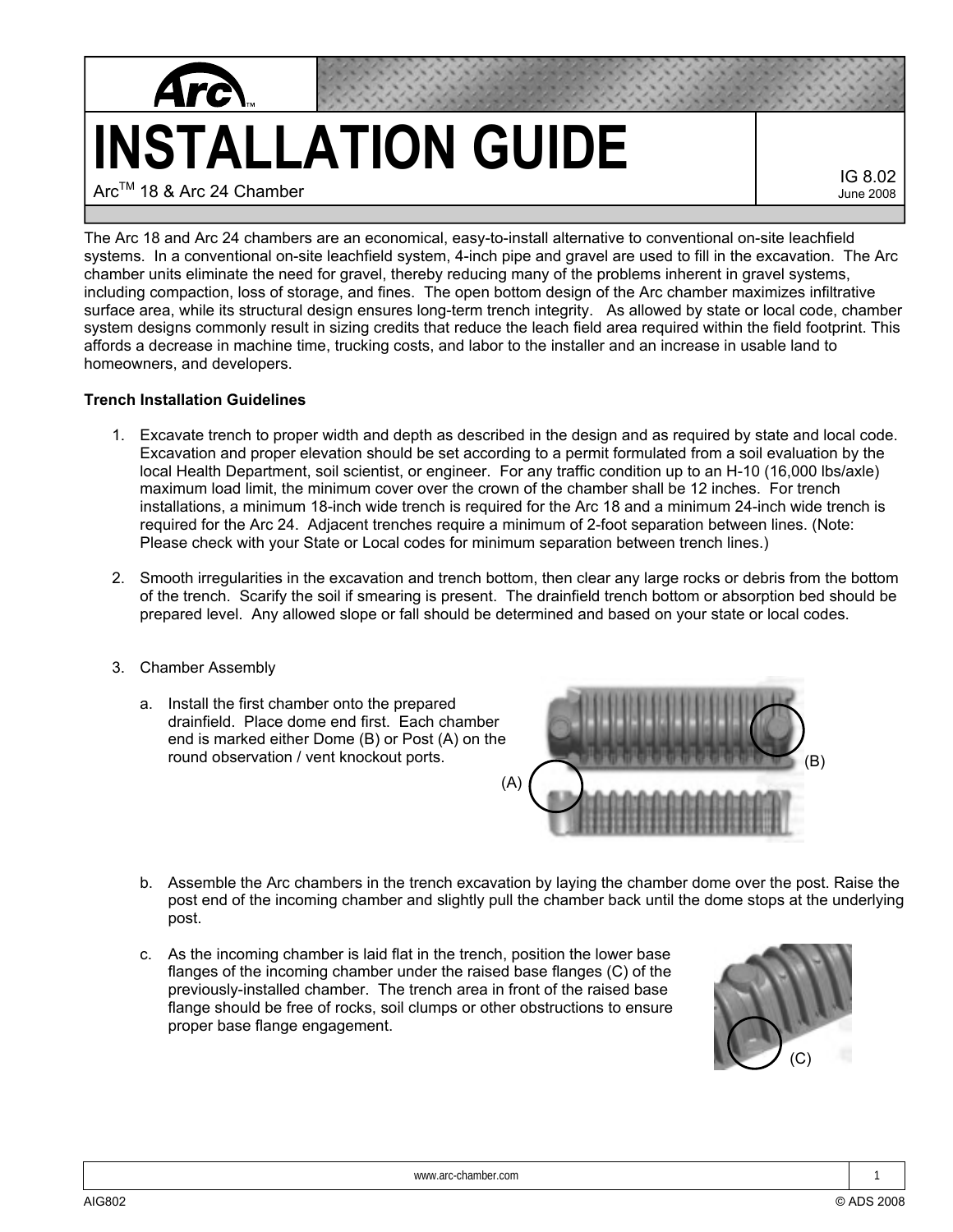

d. Arc 18 and Arc 24 chambers are designed with an articulating joint that allows for a free-range horizontal rotation of 20 degrees, with a maximum of 10 degrees in either direction. Do not over-rotate the joint beyond 10 degrees.



e. Each chamber is equipped with a swivel lockout feature (D) located at the base flange of the post end. While the swivel lockout is left in place, the chambers are designed to align in a straight pattern. With the swivel lockout removed, the chamber is free to rotate. The swivel lockout may be removed by cutting along the two sides of the perforation of the lockout and then either moving or removing the remaining piece of plastic from its original position.



f. As each chamber is placed in the trench, adjust the trench direction accordingly by removing the appropriate swivel lockout. The incoming chamber base flange will now ride in the removed lockout gap, allowing up to ten degrees of rotation per five-foot chamber.



4. Prior to installing end caps, remove the appropriate knockouts for pipe connections by placing the end cap face down on a hard surface and cutting with a hole saw or utility knife. Trim any burs or excess material with a utility knife. Where a hole saw is used to create a pipe opening, centering dimples are placed in the middle of each knockout for the hole saw pilot bit. The knockout will accept 4" SDR 35, 4-inch Schedule 40, or 4-inch ADS-3000 Triplewall® pipe. Inlet pipe nipples must not exceed 2 inches in length. Nipples extending beyond 2 inches will interfere with the chamber and hinder end cap assembly. Upper knockout shall be used for inlet piping. Lower knockouts are provided for return lines or continuous circuit piping in bed or mound systems. Receiving pockets for 6" x 8" splash plates are incorporated into every end cap.





5. Place lip of end cap over the end of the chamber unit and snap into place. Secure in place with backfill. The universal end cap is designed to fit both ends of the Arc 18 and Arc 24 chamber. The end cap shall be placed so that the Arc logo faces outward.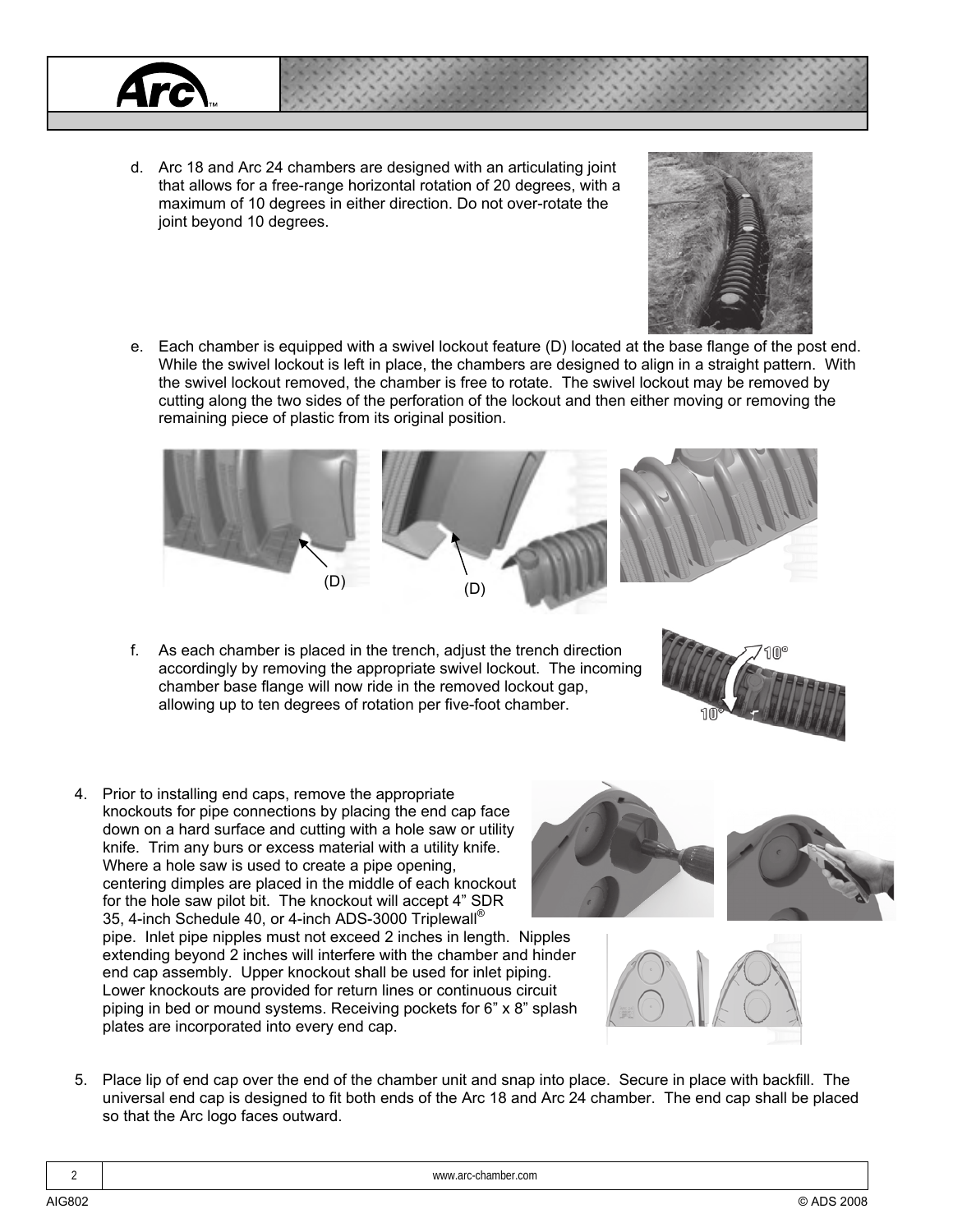## Knockout

6. Where required by local code, a splash plate shall be place under the inlet end of the chamber. Each end cap is equipped with splash plate receiving pockets. Place the splash plate into the positioning fins prior to end cap

- 9. An easy-knockout inspection port is provided in each Arc 18 and 24 chamber. Once the knockout is removed, the resulting opening will accept 4-inch SDR 35 (4.215" O.D.) or 4-inch Schedule 40 (4.5" O.D.) pipe. The Schedule 40 pipe may require moderate coaxing with a rubber mallet.
- 10. Fill sidewall area to top of chambers with native soil (or select fill where required). Fill shall be compacted to the minimum requirements necessary for the soil type used. "Walking in" the soil is one acceptable means for achieving the compaction level along the sides of the chamber.
- 11. Complete the backfill of the system with native soil or select fill to the depth specified in the system design and as required by state and local codes. Avoid large rocks and debris in backfill material, as they may eventually impinge on the chamber. As common practice, avoid driving any equipment over the Arc chambers prior to final backfill. Where vehicular loading will be anticipated, all Arc 18 and Arc 24 chambers are approved for H-10 (16,000 lbs/axle) loading when installed with a minimum of 12 inches to a maximum of 8 feet of cover after consolidation\*.
- 12. When preparing the final grade, grading shall be such that stormwater is diverted away from the drainfield. System final grade should be crested or sloped, never left flat or concave. Channel storm and downspout water away from the drainfield. Final grading should be slightly to moderately limited soil to help maintain an









assembly.

steps 4 and 5 above.

7. Where required, connect serial or manifold lines of the chambers in the same manner as described in

8. The post end has small knockouts located on the roof of each chamber. When removed, these knockouts allow for the use of zip ties or straps in order to hang pressure-dosing pipe. Where pressure-dosing pipe is used, end caps should be prepared with a hole saw to adequately accommodate

the outside diameter of the PVC dosing pipe.